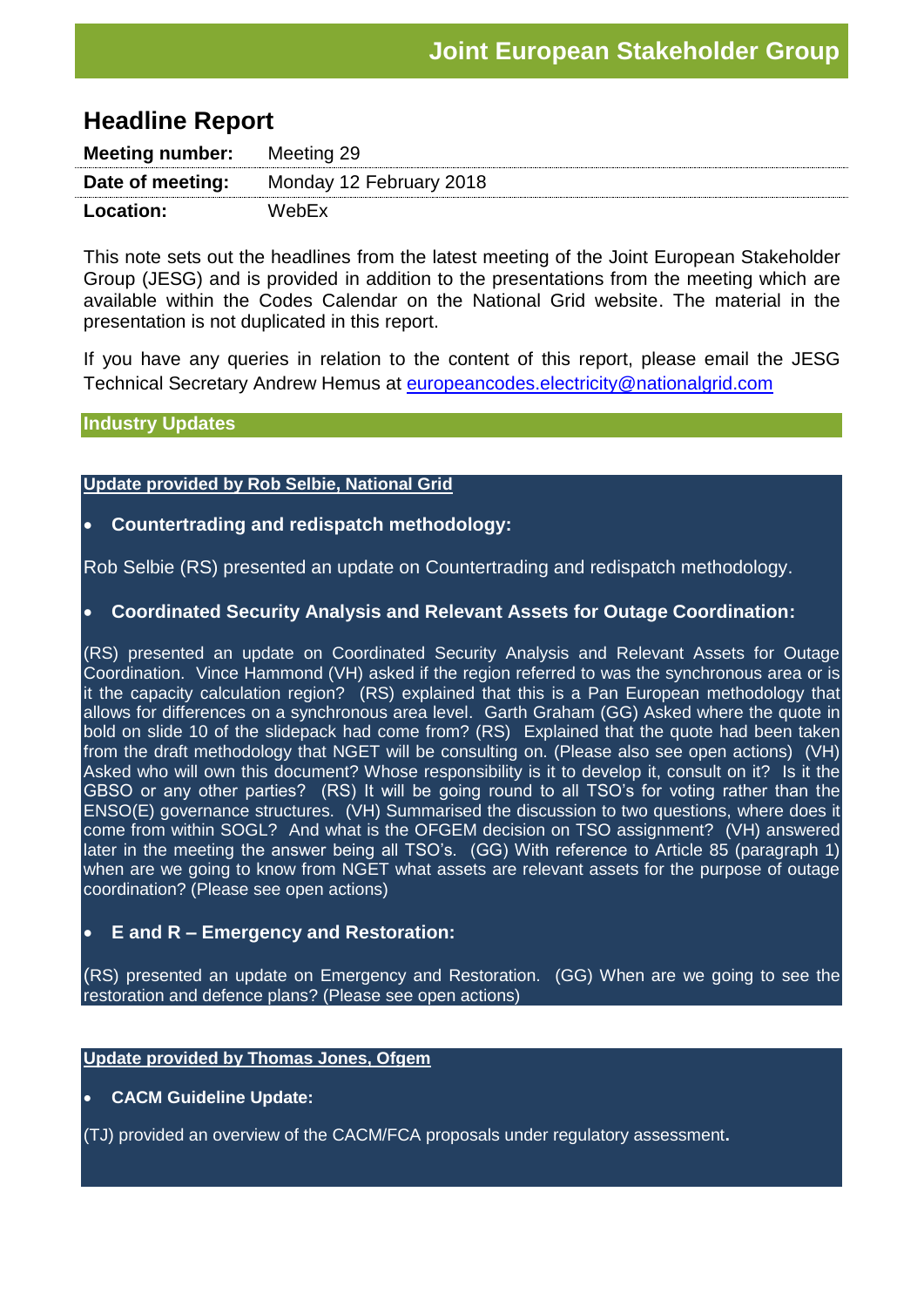#### **Presentation provided by Nuno Pedro, National Grid**

#### **Clean Energy Package (CEP) – State of Play:**

**(**NP) provided an overview of the Clean Energy Package key topics. (GG) Would GB be covered by the ROC obligation. (NP) We are engaging in Europe based on the assumption we will adopt the Clean Energy Package and that BREXIT will not be an impact. So we would follow the rules of the ROC. Steve Wilkin (SW) The council draft of the (CEP) is in line with balancing guideline. The parliament draft cuts right across it and is badly worded in a number of places and creates different definitions from the balancing guideline. With the parliament draft we would need 15 minute settlement by the beginning of 2021. Also in the parliament draft the gate closure cuts across the balancing guideline and would make TERRE unworkable. We need to look very closely at Article 7 of the parliament draft.

## **AOB**

#### **European Stakeholder Committees**

Market Stakeholder Committee – Meet quarterly next meeting March (SW) has kindly agreed to bring back updates to JESG

Grid Connection Stakeholder Committee – Meet quarterly next meeting March (GG) has kindly agreed to bring back updates to JESG.

(SW) OFGEM – BREXIT and Code consultation out at the moment opened 8 February and closes 9 March.

(SW) When might we see the draft proposal for balancing guideline - terms and conditions for balancing service providers and terms and terms and conditions for balancing responsible parties. (Please see open actions)

(SW) gave update on MOD 356 Interconnectors and intraday markets – GB interconnector owners are waiting for further clarity from BREXIT negotiations before starting work on implementing XBID. Which means Intraday coupling will not be implemented before 2020

### **Next Meeting and Future Agenda Items**

- The next JESG meeting will be **13 March 2018** starting at 10am, at ELEXON Offices in London. (TBC)
- Stakeholders are invited to submit agenda items and presentation material for this meeting by **28 February 2017** or any future meetings to the Technical Secretary by emailing: [europeancodes.electricity@nationalgrid.com.](mailto:europeancodes.electricity@nationalgrid.com)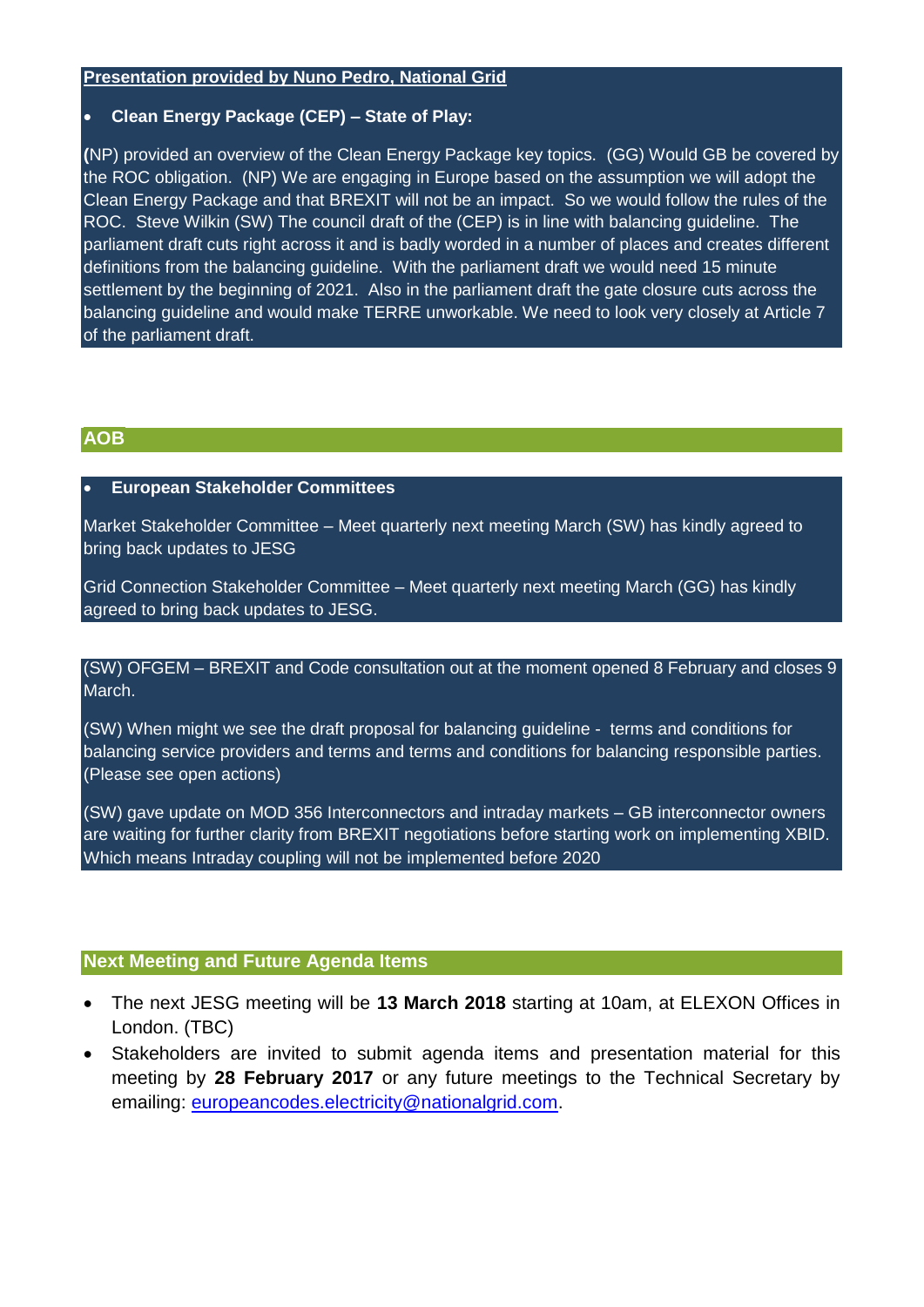# **Action Log**

The Technical Secretary noted the JESG Standing Actions and updates on current actions.

| <b>Standing Actions</b> |                                                                                                                                                                                                        |                                                                               |                  |                               |
|-------------------------|--------------------------------------------------------------------------------------------------------------------------------------------------------------------------------------------------------|-------------------------------------------------------------------------------|------------------|-------------------------------|
| $\blacksquare$          | <b>Topic</b>                                                                                                                                                                                           | <b>Lead Party</b>                                                             | <b>Status</b>    | <b>Source</b>                 |
| S <sub>1</sub>          | Continue to review the membership of the<br>JESG and engage additional industry parties<br>where appropriate.                                                                                          | <b>JESG Chair</b>                                                             | Standing<br>Item | <b>JESG</b><br>S <sub>3</sub> |
| S <sub>2</sub>          | Prepare a commentary / comparison document<br>between the Network Code and the existing<br>GB arrangements at appropriate stages in the<br>Code development for each Network Code.                     | NGET/Ofgem/<br><b>BEIS</b>                                                    | Standing<br>Item | <b>JESG</b><br>S <sub>1</sub> |
| S <sub>3</sub>          | Share any intelligence about how other<br>member states are approaching demonstrating<br>compliance through information gained from<br>other government departments, regulators or<br>parent companies | BEIS / Ofgem /<br>Industry<br>parties with<br>European<br>parent<br>companies | Standing<br>Item | <b>ECCAF</b><br>3/2           |

| <b>Open Actions</b> |                                                                                                                                             |                             |               |                                           |
|---------------------|---------------------------------------------------------------------------------------------------------------------------------------------|-----------------------------|---------------|-------------------------------------------|
| ID                  | <b>Topic</b>                                                                                                                                | <b>Lead</b><br><b>Party</b> | <b>Status</b> | <b>Update</b>                             |
| 68                  | Andrew Hemus (AH) to<br>facilitate with EirGrid to<br>attend a future meeting to<br>provide an update on ISEM<br>impact on interconnectors. | EirGrid                     | Open          | Scheduled to be delivered in<br>February. |
| 84                  | Standing Item S4 to be<br>removed (TJ) to send note<br>on reasoning.                                                                        | (AH)                        | Open          | S4 Removed.                               |
| 85                  | NGET to check dates for<br>Grid customer forums<br>(London and Glasgow)                                                                     | (RS)                        | Open          |                                           |
| 86                  | <b>ENC for Emergency and</b><br><b>Restoration meeting Slide</b><br>pack slide12 - check the<br>mechanism for email<br>notification?        | (RS)                        | Open          |                                           |
| 87                  | <b>ENC for Emergency and</b><br><b>Restoration meeting Slide</b><br>pack slide 12 - Query 100%<br>vs 5% partial shutdown                    | (RS)                        | Open          |                                           |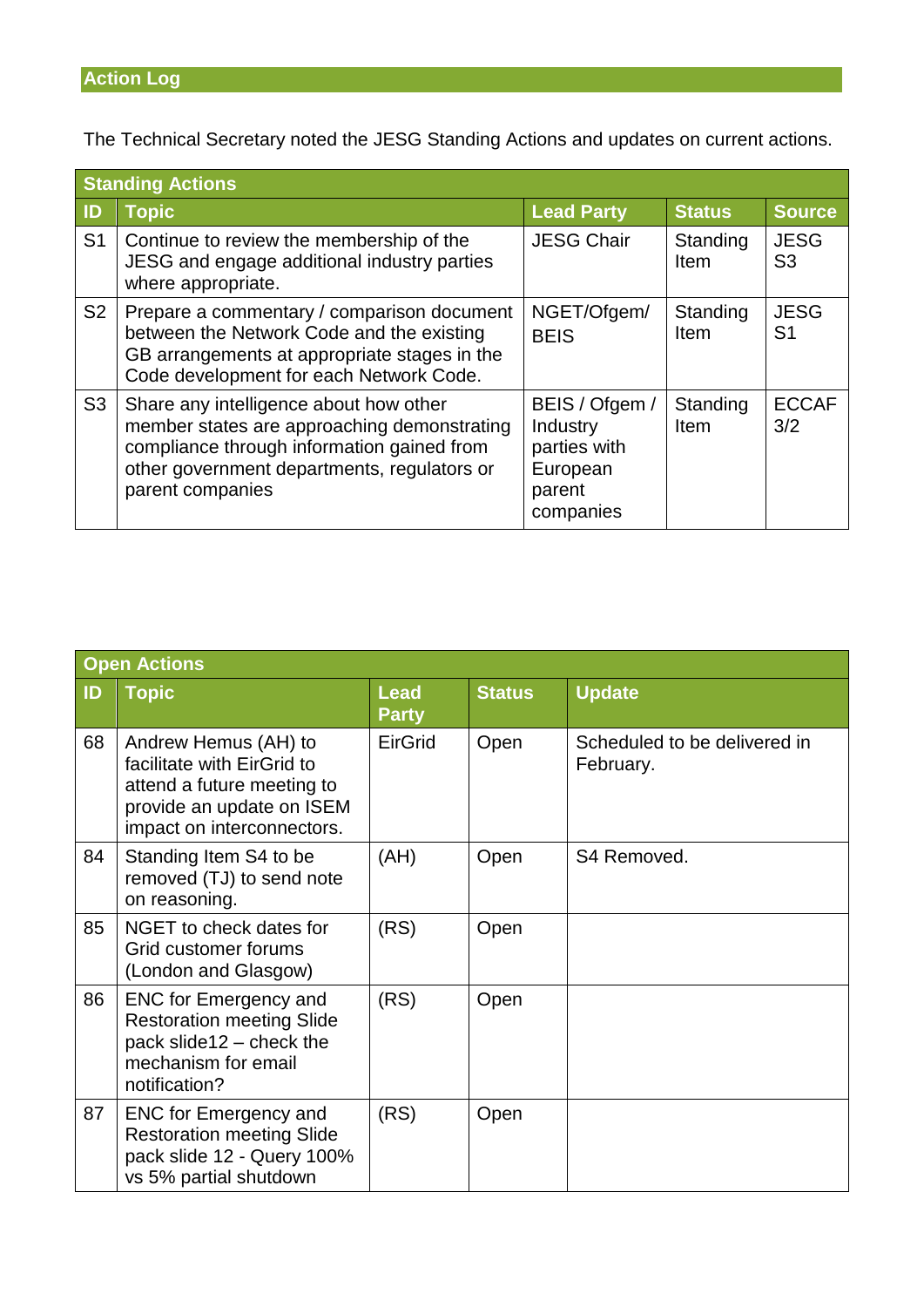| <b>Open Actions</b> |                                                                                                                                                                                                |                             |               |               |
|---------------------|------------------------------------------------------------------------------------------------------------------------------------------------------------------------------------------------|-----------------------------|---------------|---------------|
| ID                  | <b>Topic</b>                                                                                                                                                                                   | <b>Lead</b><br><b>Party</b> | <b>Status</b> | <b>Update</b> |
| 88                  | <b>Clean Energy Package</b><br>(CEP) to ask BEIS to update<br>future JESG meeting                                                                                                              | (TJ)                        | Open          |               |
| 90                  | Where are NGET up to with<br><b>Restoration and Defence</b><br>plans - update for next<br><b>JESG</b>                                                                                          | (RS)                        | Open          |               |
| 91                  | (Algorithms, Products,<br>Backup) slide to be updated<br>- agency has 6 months to<br>make a decision on the<br>algorithm proposal.                                                             | (TJ)                        | Open          |               |
| 92                  | How many methodologies<br>are likely to be outstanding<br>in terms of approval post 29<br>March 2019                                                                                           | (TJ)                        | Open          |               |
| 93                  | What methodologies would<br>be approved up to 29 March<br>2019 and what<br>methodologies would be<br>developed post 29 March<br>2019.                                                          | (RS)                        | Open          |               |
| 94                  | Update on draft proposal for<br>balancing guideline - terms<br>and conditions for balancing<br>service providers and terms<br>and terms and conditions for<br>balancing responsible<br>parties | (RS)                        | Open          |               |

| <b>Recently Closed Actions</b> |                                                                                                            |                             |               |               |
|--------------------------------|------------------------------------------------------------------------------------------------------------|-----------------------------|---------------|---------------|
| ID                             | <b>Topic</b>                                                                                               | <b>Lead</b><br><b>Party</b> | <b>Status</b> | <b>Update</b> |
| 81                             | CID M (TJ) to send link to<br>ACER website for JESG<br>newsletter publication.                             | (AH)                        | Closed        |               |
| 82                             | <b>JESG and JESG Newsletter</b><br>to be flagged at Terre<br>workshop.                                     | (SW)                        | Closed        |               |
| 83                             | Provide JESG newsletter<br>link for TERRE industry day<br>slides and point of contact<br>for any questions | (AH)                        | Closed        |               |